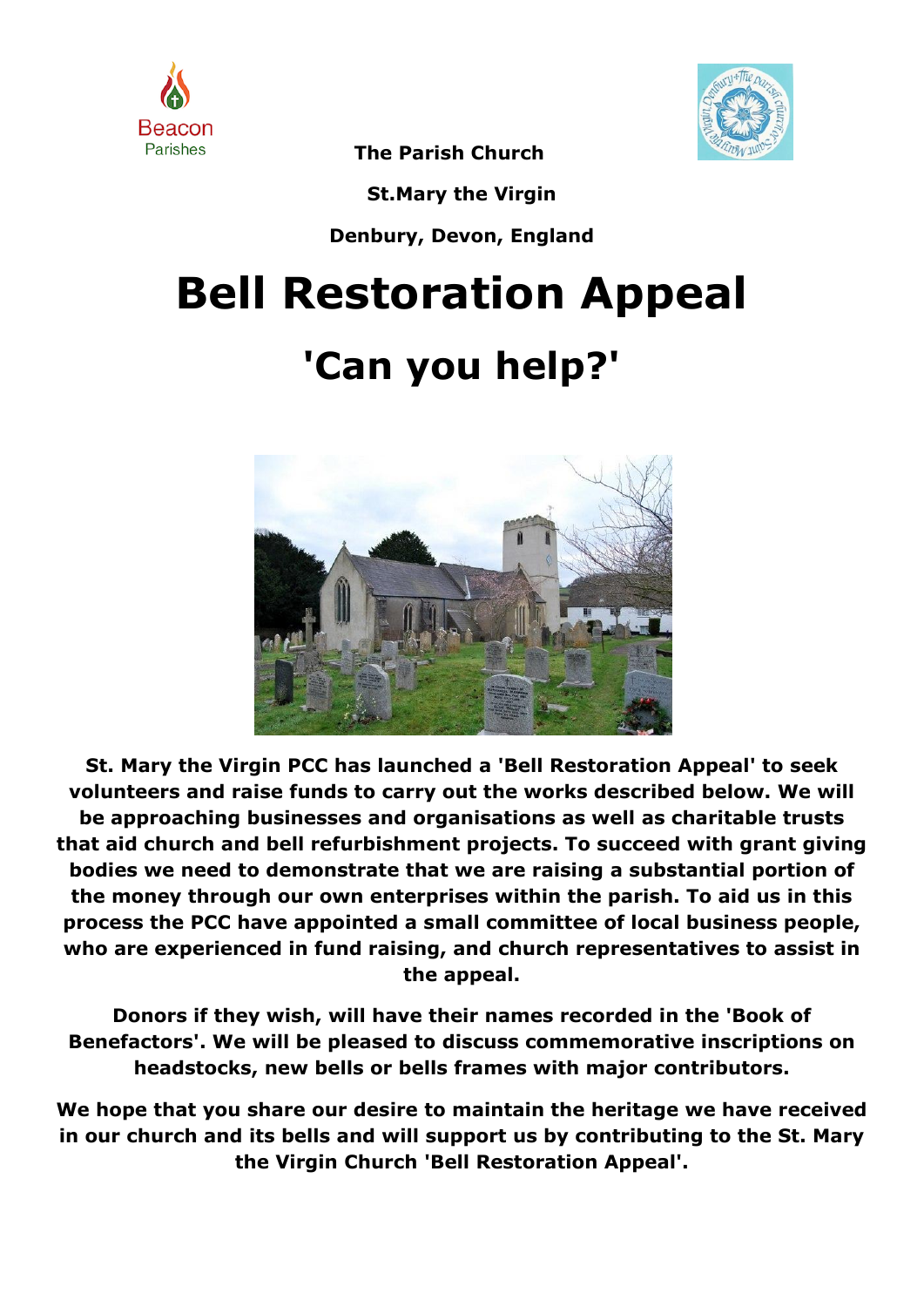#### The Church of St Mary the Virgin Debury, Devon Bell Restoration Appeal

The bells of Denbury Church have rung out for many centuries, calling parishioners to worship, marking national occasions and personal milestones such as christenings, weddings and funerals. The Church Tower is 62 feet high and carries a peel of five bells. Two bells were cast in the reign of Charles I (1631 and 1633). The Tenor bell, on which the clock strikes the hour, was cast in the reign of George IV (1829). Then during the reign of Queen Victoria the Treble bell was cast (1846). Public subscription paid for the fifth bell cast during the reign of Edward VII (1907). It is now more than 100 years since their last full renovation, they now need a major overhaul, which will cost between one hundred and five thousand and one hundred and twenty thousand pounds. Which includes the introduction of a 6th bell.

The bells are part of the rich heritage we have in our parish church, which has served the community for nearly 800 years by providing education, shelter, religious and social care and a place in which to worship. It is important that it is looked after and handed on to future generations.

#### **We would like you to help in the restoration of the bells.**

This leaflet describes the work that is planned and the enclosed form enables you to contribute if you wish.

If you would like more information, please get in touch with us using the contact details at the back.

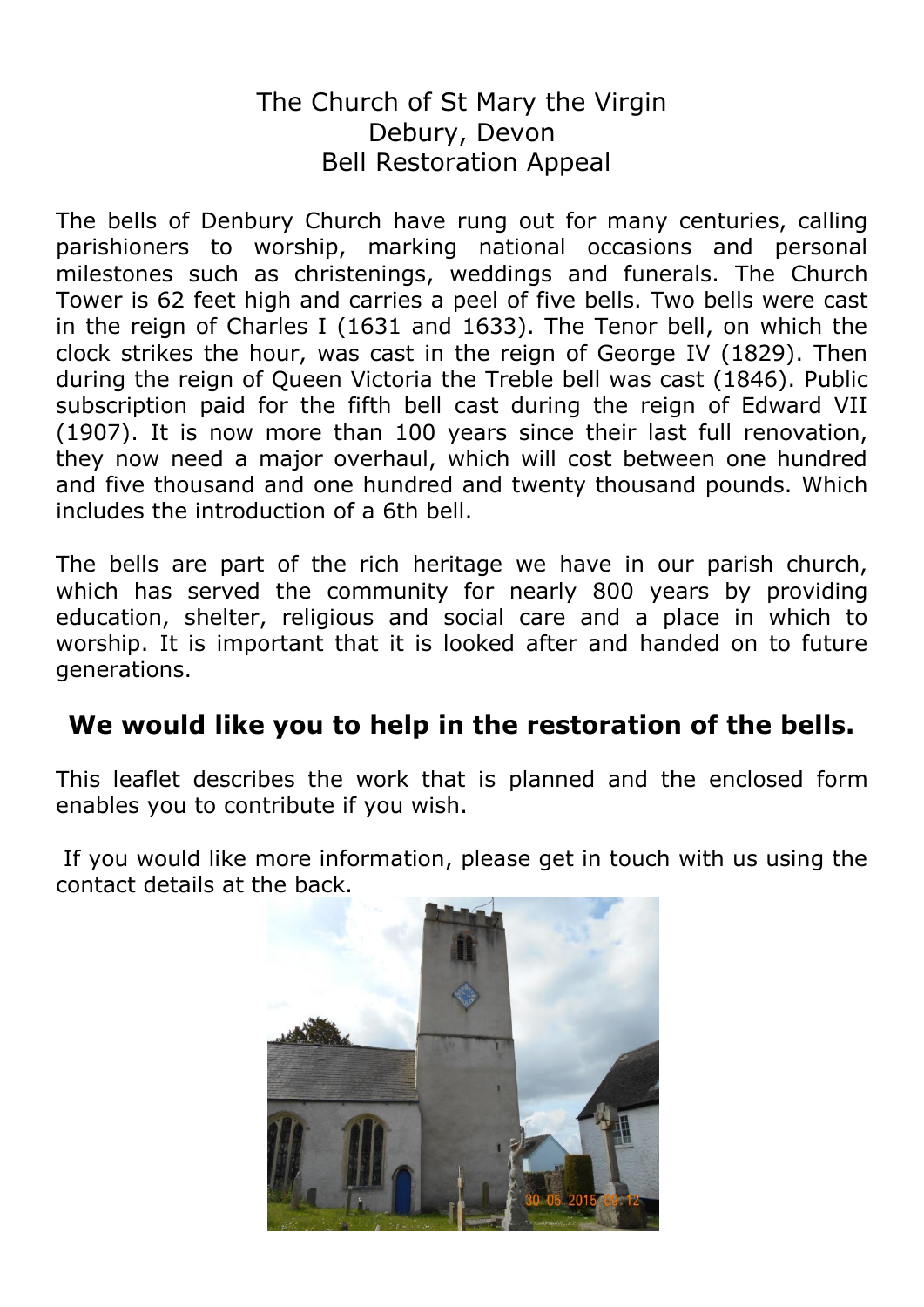#### **The Bells**

The bells are some of the oldest fixtures in our church.

| Bell   | Founder           | Date | Diameter (cm) | Weight<br>(kg) | <b>Note</b> |
|--------|-------------------|------|---------------|----------------|-------------|
| Tenor  | William           | 1829 | 88.9          | 406.4          | A           |
|        | Hambling,         |      |               |                |             |
|        | Blackawton        |      |               |                |             |
| Fourth | (Possibly)Anthony | 1631 | 83.18         | 304.8          | B           |
|        | Pennington,       |      |               |                |             |
|        | Exeter            |      |               |                |             |
| Third  | Mears &           | 1907 | 74.29         | 228.6          | C#          |
|        | Stainbank         |      |               |                |             |
|        | Whitechapel       |      |               |                |             |
| Second | Robert            | 1633 | 68.58         | 203.2          | D#          |
|        | Pennington        |      |               |                |             |
| Treble | William & Charles | 1846 | 64.9          | 190.5          | F           |
|        | Pannell           |      |               |                |             |
|        | Cullompton        |      |               |                |             |

**The bell frame and ringing fittings were built and installed by Aggett's of Chagford when the bells were rehung in 1906/7 to accommodate the new 'third' bell. After over 100 years the gudgeon and bearing are well worn and dirty and, all the bearings demonstrate excessive endfloat. Since 1906 the bells have been in constant service, with routine maintenance being carried out by successive tower captains and ringers. The time has now come for a major overhaul to ensure that the ring of bells remains serviceable, safe and up to date.**

**The Tenor, Fourth and Second Bells are 'listed' by the Church Buildings Council as being of historic interest and therefore worthy of preservation.**

## **What work is proposed?**

- **. Dismantle the bells and ringing fittings and remove to Nicholson's works at Bridport, Dorset**
- **. Transport fourth, third and treble to the London bell foundry**
- **. Carry out works to reduce the chances that bells could crack**
- **. Have new tenor and second bells cast**
- **. Provide an additional 6th bell**
- **. Tune treble, third and two new bells to the fourth bell**
- **. Deal with accumulated wear and tear and ensure the bells are safe to ring**
- **. Produce new ringing fittings including 6th place**
- **. Re-hang bells**
- **. Carry out related building works**